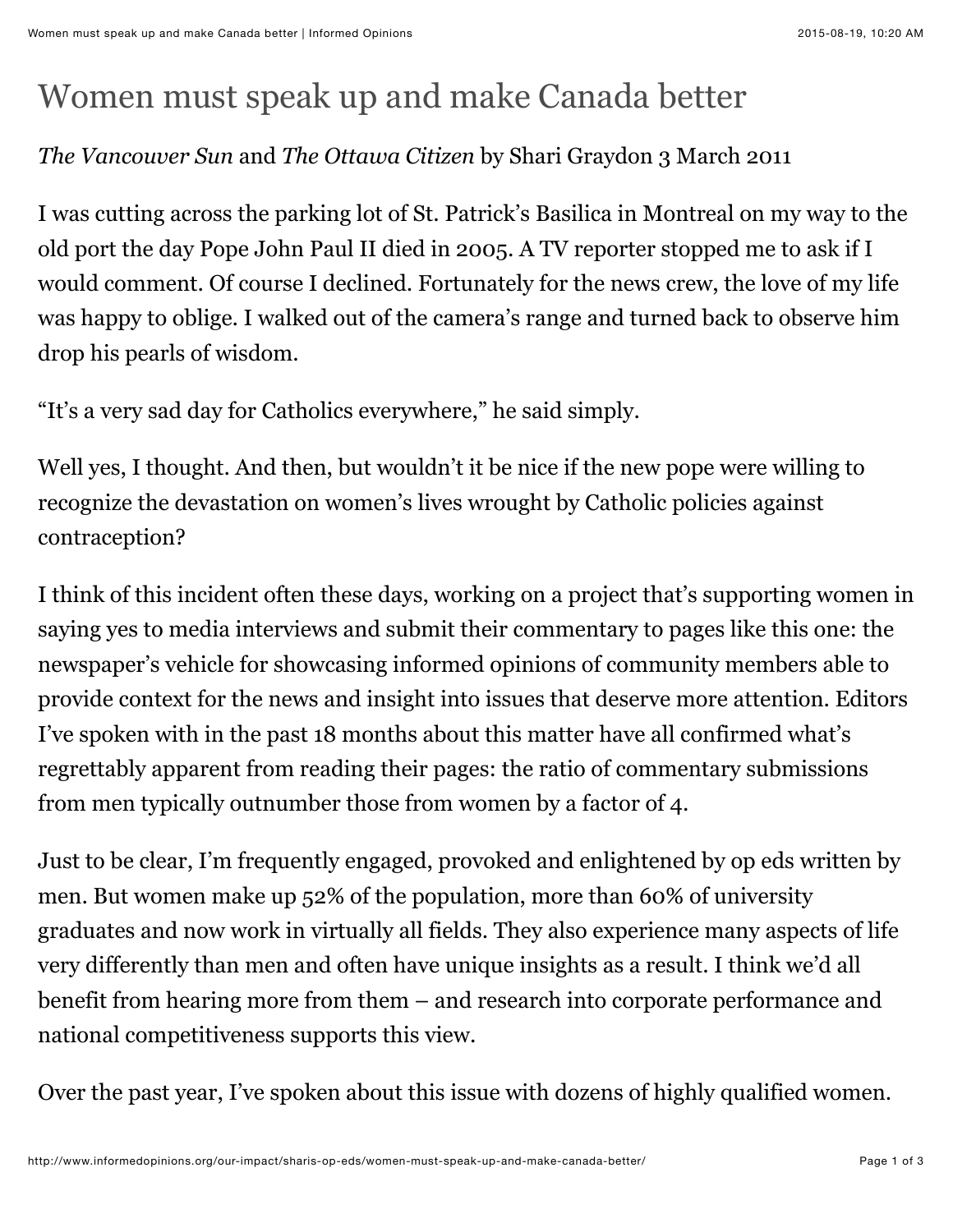Their expertise has ranged from medical imaging technology and religious education systems to the social impacts of disasters and the human rights abuses of mining companies. Despite their demonstrated knowledge and belief that news media in a healthy democracy must reflect a broad diversity of informed perspectives, few have ever written an op ed, and many routinely decline journalists' interview requests.

Most plead a lack of time as the obstacle to their greater participation, and I understand this. Although there are exceptions, women who work full time continue to bear greater responsibility on the home front than men, shouldering more child and elder care responsibilities, more domestic duties and more of the community volunteer load.

In fact, one of the anecdotes I share with them acknowledges this very challenge. In the early 1990s, my daily newspaper ran a story beneath the headline, "Men's work worth more than women's, stats show." Well, duh, I thought: that's old news, isn't it? Doesn't everyone already know that women only earn 76 cents on the dollar compared to men?

I read the article anyway, curious to see what new development justified its existence. I discovered the story was really about the fact that women's unpaid labour was worth 40% of Canada's gross domestic product. This struck me as a much more salient point, and not just because I'm female. A more accurate headline might have included the reference to our GDP; a more arresting one could have noted "Canada's economy would tank without women's unpaid labour".

The headline writers working at the paper at the time were all male. But I'm certain that giving a woman ten minutes to read the story and come up with an engaging alternative to fit the available space would have delivered something closer to my option than the original. And the relative absence of women's voices on the op ed pages reflects a similarly unbalanced and much less interesting and informative picture than it might.

Women who attend my workshops have expressed interest in arguing that indigenous languages are a part of all Canadians' cultural heritage; that the HST will actually benefit British Columbians; that animals' legal status as property makes it difficult to protect